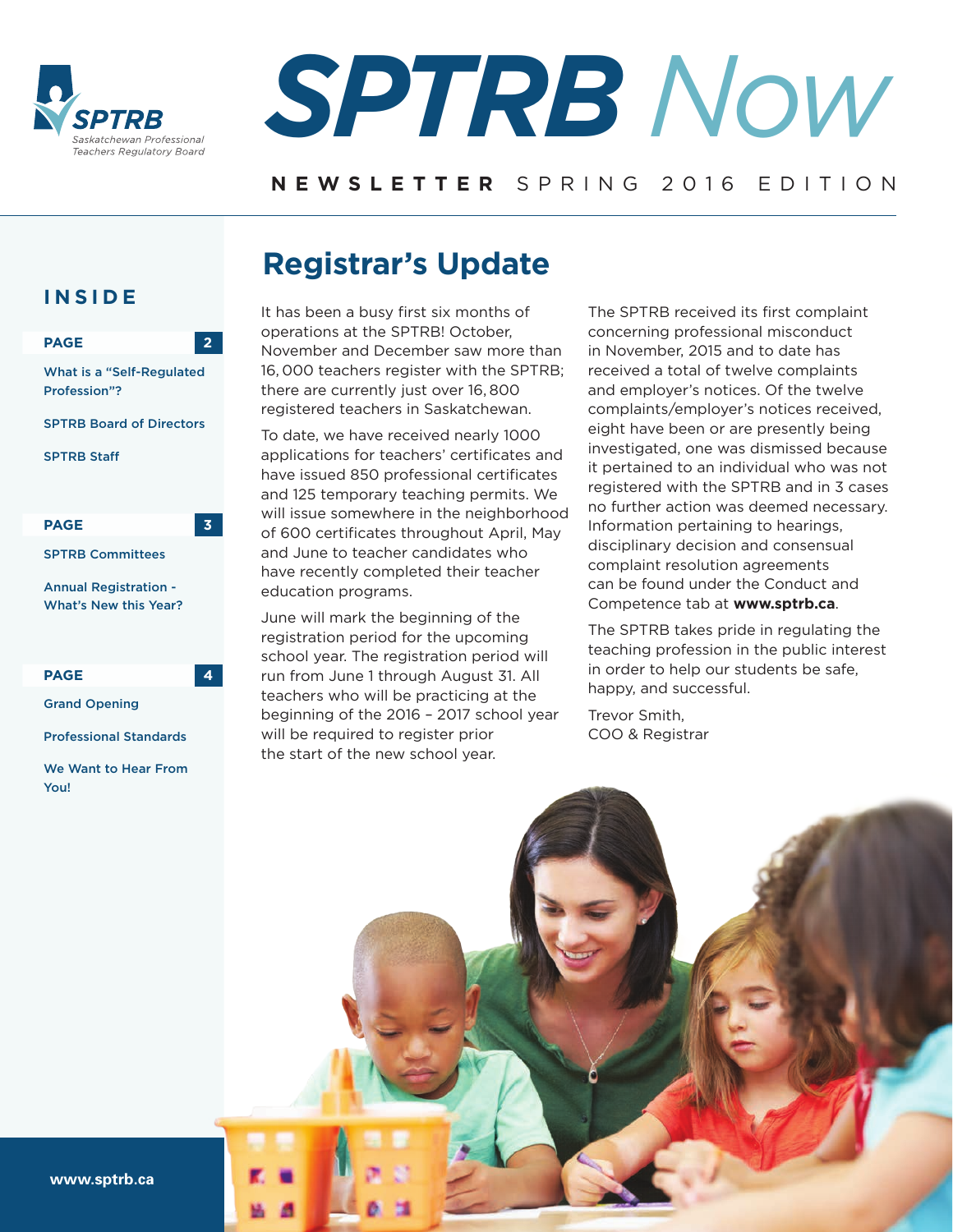### **What is a "Self-Regulated Profession"?**

Self-regulating professions are granted the authority to license and the ability to discipline licensees. The public has a genuine interest in knowing that the members of self-regulating professions are properly trained and maintain standards of conduct and competence. That being so, it is the responsible and experienced members of a profession who are in the best position to set the standards and qualifications to be met by those wishing to practice the profession.

At the SPTRB, registered teachers influence the decisions that are made which impact the teaching profession.

Teachers in Saskatchewan were granted the privelege and responsibility of becoming a self-regulated profession by the *Registered Teachers Act, 2015.* The Saskatchewan Professional Teachers Regulatory Board began operating on October 19, 2015.

### **SPTRB Board of Directors**

The SPTRB is governed by a board of nine directors: seven members are registered teachers and two members are public appointees. Meetings to date: October 21, 2015; November 18, 2015; January 21, 2016; March 16, 2016; May 19, 2016.

> *SPTRB Board of Directors Front L to R: Dave Carter, Darrell Burko, Tom Schonhoffer, Kyle McIntyre Back L to R: Tobi Tamblyn, Colleen Norris, Robin Bellamy, Chris Janzen, Linda Blaser-Fiddler*



### **SPTRB Staff**

#### *SPTRB Staff*

*Front L to R: Becky Wock, Policy Analyst/Writer; Jason Vogelsang, Assistant Registrar; Trevor Smith, COO/Registrar; Yuan Liu, Record Clerk*

*Back L to R: Crystal Kowalski, Certification Analyst; Janice Krietemeyer, Certification Analyst; Kelsie Marshall, Record Clerk; Brenda Holowatuk, Certification Analyst; Anabelle Gonzalez, Administrative Assistant/Accounting Clerk; Laura Weisgarber, Executive Coordinator*

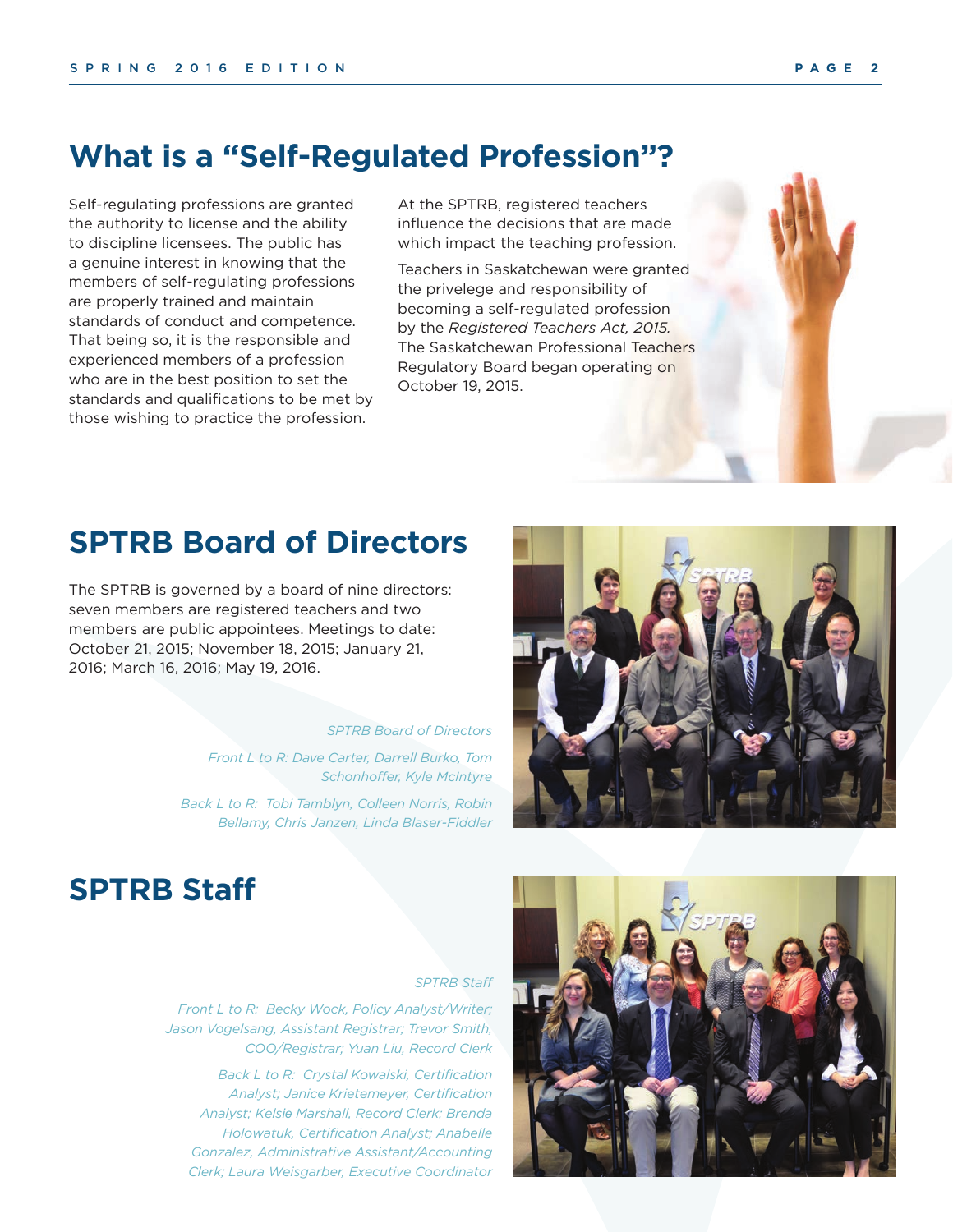### **SPTRB Committees**

As set out in the *Registered Teachers Act*, there are two statutory committees of the SPTRB: The Professional Conduct Committee (PCC) and the Discipline Committee (DC).

The PCC reviews and investigates complaints of alleged professional misconduct or professional incompetence made against registered teachers. The PCC determines if a complaint should be dismissed, settled by a consentresolution process, or heard by the

Discipline Committee. The majority of PCC committee members are registered teachers. Meetings to date: December 3, 2015; January 13, 2016; February 8, 2016; February 23, 2016; March 7, 2016; March 15, 2016; April 6, 2016, May 16, 2016.

The DC conducts hearings to determine whether a registered teacher whose conduct is the subject of a formal complaint lodged by the PCC is guilty of professional misconduct or professional incompetence.

The DC is also responsible for making discipline orders in cases where a registered teacher is found guilty. The majority of DC committee members are registered teachers. No meetings have been held to date.

Registered teachers who are interested in becoming a member of the PCC or DC are invited to visit **www.sptrb.ca** for more information on the application process.

## **Annual Registration**

To meet the mandate of protecting the public interest, the SPTRB works to assure the public that teachers are qualified, competent, and trusted professionals. Part of this process involves annual registration. Registered Teachers are listed in the Public Registry.

Online registration for 2016/2017 is open from **June 1 – August 31, 2016**.

#### What's New this Year?

The registration application has been revised to make your registration quick and easy. To register, sign in to your educator portal at **www.sptrb.ca**.

There is now a Proof of Registration wallet-sized card you can print from your educator portal.